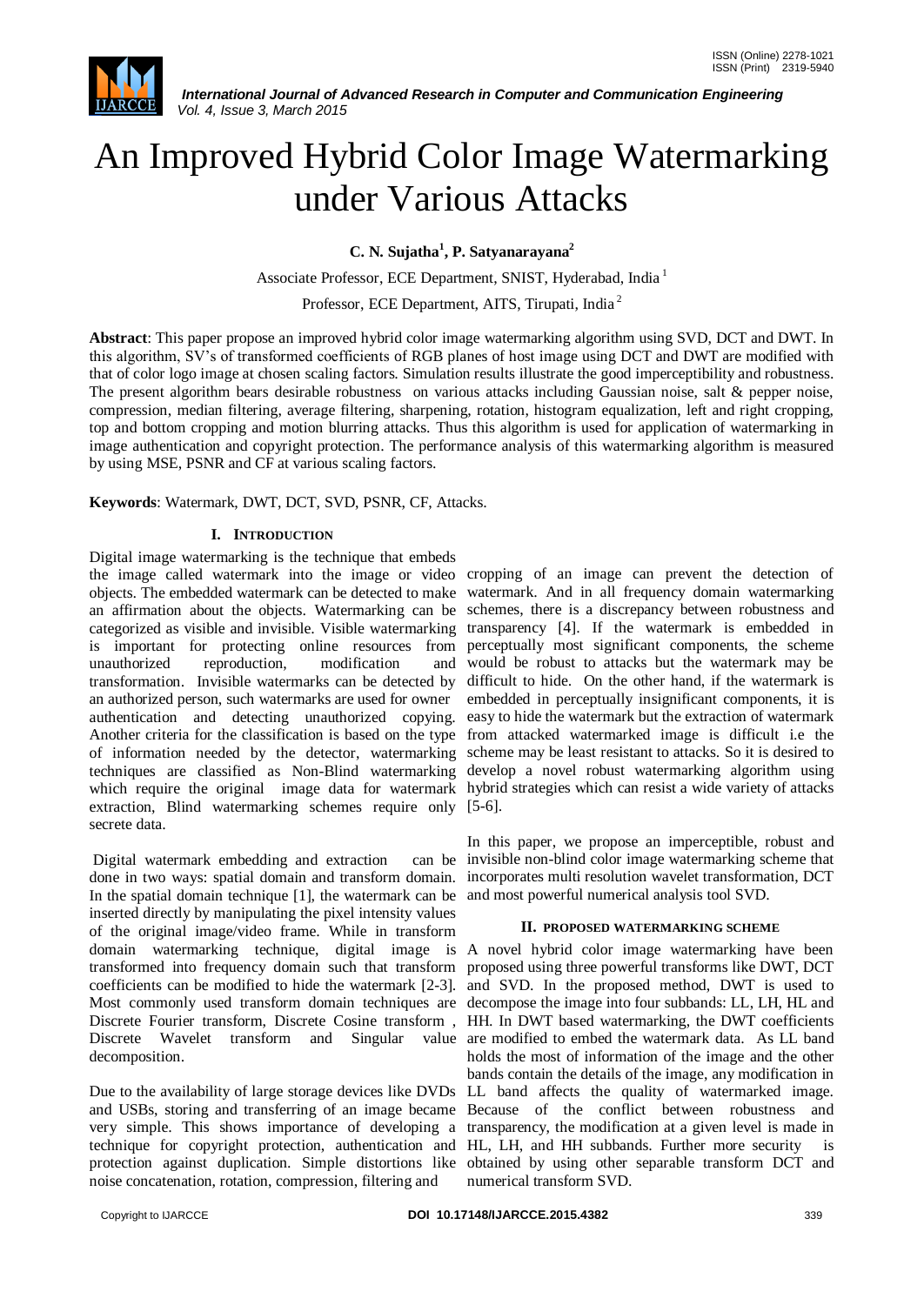

bands. We can embed the image data in the selected DCT that there is no need to embed all the singular values of a visual watermark. Depending on the magnitudes of the largest singular values, it would be sufficient to embed only a small set. In watermarking applications, SVD has following properties:

- SVD is able to efficiently represent the intrinsic algebraic properties of an image, where singular values correspond to the luminance of the image and singular vectors reflect geometry characteristics of the image.
- Singular values have good stability, which means small perturbation added to image will not significantly change the corresponding singular values.
- An image matrix has many small singular values compared with the first value. If these values are ignored it will have much effect on the quality of reconstructed image.

SVD provides good imperceptibility and robustness as it uses non fixed orthogonal bases and it preserves both oneway and non-symmetric properties which are not possible with other transformations. By adopting the merits of all three techniques, we presented a DWT-DCT-SVD based robust watermarking technique. Watermark embedding and extraction procedures are explored in the following sections.

# *A. Watermark Embedding*

Let  $'I'$  be the original color image and  $'W'$  be the color watermark. The embedding algorithm is shown in Fig. 1.



Fig. 1 Watermark Embedding algorithm

DCT represents the image in low, mid and high frequency Original image 'I' and watermark 'W' both are transformed coefficients. SVD is a very convenient tool DWT is applied to each plane of image to get four for watermarking in the hybrid domain using DWT and subands. DCT is performed on horizontal, vertical and DCT [7-9]. The advantage of SVD based watermarking is diagonal DWT coefficients and singular values are decomposed into three color planes namely R, G and B. calculated using SVD technique. The watermark also processed through the same procedure. Singular values of the original image are added with the singular values of watermark image to form the singular values of watermarked image. Inverse DCT is performed followed by inverse DWT to get watermarked image 'I<sup>1</sup>'.

# *B. Watermark Extraction*

The extraction algorithm is shown in Fig. 2. First the watermarked image is divided into RGB planes. DWT is applied to each of these planes to select subbands. Then DCT and SVD are performed to obtain modified singular matrices. Singular values of watermark are extracted by subtracting the singular values obtained in the embedding process. IDCT and IDWT are applied to get embedded color watermark image  $W^1$ .



Fig. 2. Watermark extraction algorithm

#### **III.PERFORMANCE EVALUATION OF PROPOSED WATERMARKING SCHEME**

The simulation of proposed hybrid algorithm is done using MATLAB 7.14.0. The algorithm is tested on different formats of various standard test images Lena, peppers, sunset, balloon and autumn. In our experiments, original image 'I' and watermark image 'W' are of size 256x256 are used. Simulation results demonstrate the transparency of the proposed algorithm is estimated by measuring MSE and PSNR between original 'I' and watermarked images 'I<sup>1</sup>' and experimental results are listed in Table I.

The imperceptibility and robustness has been judged under various kinds of attacks. Fig. 3 shows the embedding of svu logo in autumn cover image at various scaling factors. Simulation results show the high quality watermarked image with high PSNR is obtained by embedding the logo at low range of scaling factors. But this affects the robustness of watermark.

Copyright to IJARCCE **DOI 10.17148/IJARCCE.2015.4382** 340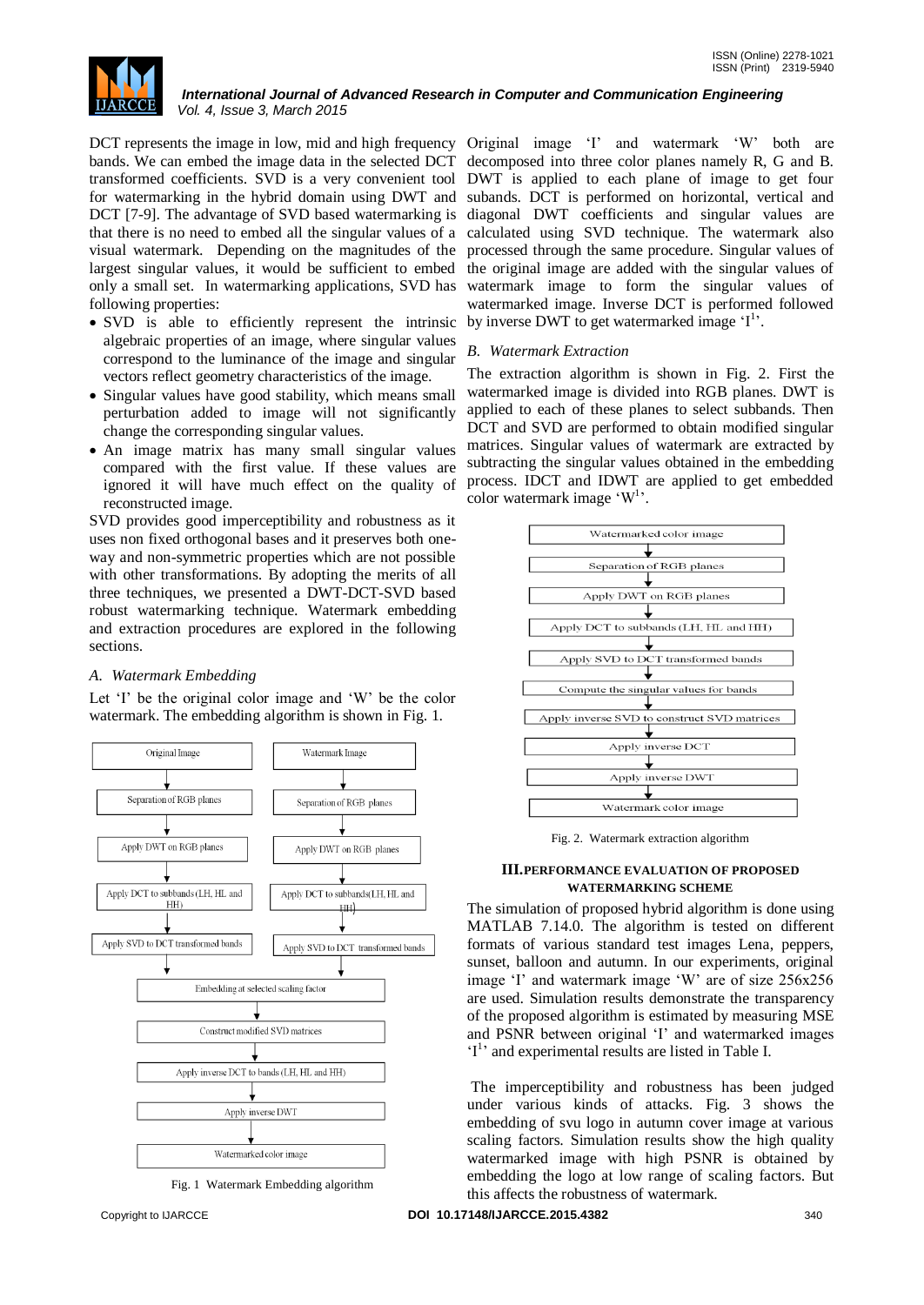

*A. Simulation Results*

TABLE II PERFORMANCE METRICS FOR VARIOUS TEST IMAGES( $\alpha$ =0.01)

| Original image | MSE    | <b>PSNR</b> |
|----------------|--------|-------------|
| Peppers        | 0.0139 | 66.7121     |
| Lena           | 0.0184 | 65.4929     |
| Balloon        | 0.0203 | 65.0614     |
| Sunset         | 0.0181 | 65.5658     |
| Autumn         | 0.0126 | 67.1101     |



Fig. 3 autumn image embedded with SVU logo at various scaling factors

# *B. Effect of Attacks On Watermarked Color Image*

Attacks are factors that can degrade the strength of the watermark. Robustness is tested under 10 types of attacks: Gaussian noise, Salt & Pepper noise, compression, median filtering, average filtering, rotation, sharpening, histogram equalization, motion blurring and cropping (left, right, top and bottom). Correlation factor is calculated to evaluate the robustness of the algorithm. The effect of attacks on PSNR and CF are shown in Table II. The retrieved watermarks with best quality from degraded watermarked image under various attacks are shown in Fig. 4 to Fig. 17.



Fig. 5 Effect of Gaussian noise on watermarked image and extracted watermark



Fig. 6 Effect of Salt & Pepper noise on watermarked image and extracted watermark



Fig. 7 Effect of Salt & Pepper noise on watermarked image and extracted watermark



Fig. 8 Effect of Median filtering on watermarked image and extracted watermark

average filtered image





Fig. 9 Effect of Average filtering on watermarked image and extracted watermark

Sharpened image

**EUITARY** 

Extracted watermark

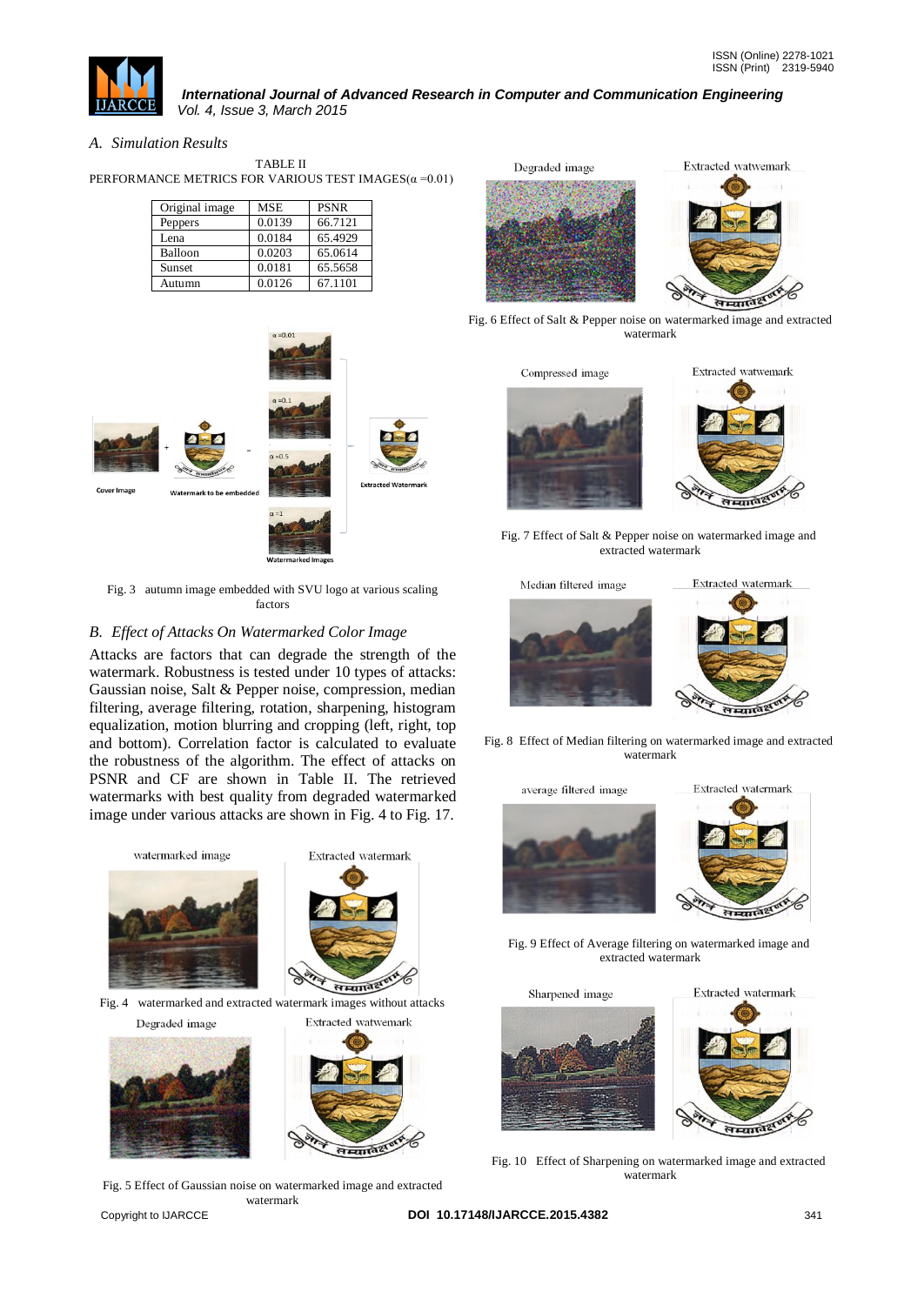



Fig. 11 Effect of Rotation on watermarked image and extracted watermark



Fig. 12 Effect of Histogram equalization on watermarked image and extracted watermark



Fig. 13 Effect of Bottom cropping on watermarked image and extracted watermark



Fig. 14 Effect of Top cropping on watermarked image and extracted watermark

Left cropped image



सम्मातक्षण

Fig. 15 Effect of Left cropping on watermarked image and extracted watermark



Fig. 16 Effect of Right cropping on watermarked image and extracted watermark

Motion blurred image



Fig. 17 Effect of motion blurring on watermarked image and extracted watermark

TABLE II

PERFORMANCE METRICS UNDER VARIOUS ATTACKS

| attacks                                  | Without attack |        | With attack |           |
|------------------------------------------|----------------|--------|-------------|-----------|
|                                          | <b>PSNR</b>    | CF     | <b>PSNR</b> | CF        |
| Gaussian<br>noise                        | 62.4812        | 0.9797 | 21.6222     | 0.9797133 |
| $\mathcal{R}$<br>Salt<br>Pepper<br>noise | 62.4812        | 0.9797 | 10.7006     | 0.9799189 |
| compression                              | 62.4812        | 0.9797 | 19.3483     | 0.9795032 |
| Median<br>filtering                      | 62.4812        | 0.9797 | 21.1087     | 0.9795671 |
| Average<br>filtering                     | 62.4812        | 0.9797 | 25.0994     | 0.9795031 |
| Sharpening                               | 62.4812        | 0.9797 | 9.0066      | 0.9800366 |
| Rotation                                 | 62.4812        | 0.9797 | 2.9243      | 0.9795475 |
| Histogram<br>equalization                | 62.4812        | 0.9797 | 10.0670     | 0.9798538 |
| Right<br>cropping                        | 62.4812        | 0.9797 | 9.0585      | 0.9766723 |
| Left<br>cropping                         | 62.4812        | 0.9797 | 8.8622      | 0.9763842 |
| Top<br>cropping                          | 62.4812        | 0.9797 | 8.6378      | 0.9732001 |
| <b>Bottom</b><br>cropping                | 62.4812        | 0.9797 | 8.6085      | 0.9730237 |
| Motion<br>blurr                          | 62.4812        | 0.9797 | 22.0592     | 0.9794848 |

The poor values of PSNR specify the amount of degradation on watermarked image. This improved algorithm can retrieve the true color watermark image from the highly distorted watermarked image with very little degradation. From the results, it has been observed that embedding of watermark at scaling factor above 0.1 will sustain to attacks. From the figures (Fig. 4 - 17), we find that our algorithm not only can successfully resist different kinds of attacks but can also restore watermark with high perceptual quality. We observed that correlation